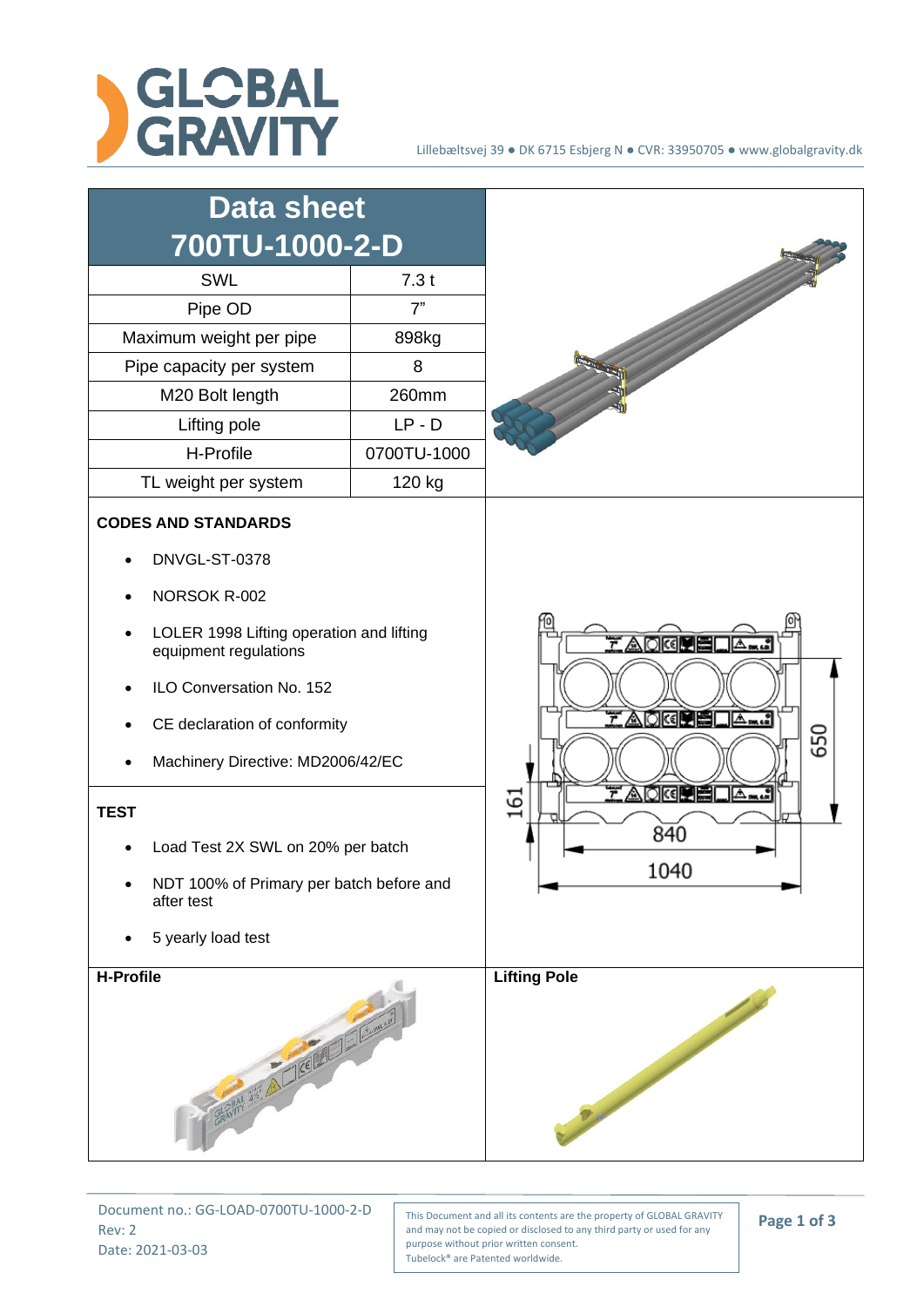



Document no.: GG-LOAD-0700TU-1000-2-D Rev: 2 Date: 2021-03-03

This Document and all its contents are the property of GLOBAL GRAVITY and may not be copied or disclosed to any third party or used for any purpose without prior written consent. Tubelock® are Patented worldwide.

**Page 2 of 3**